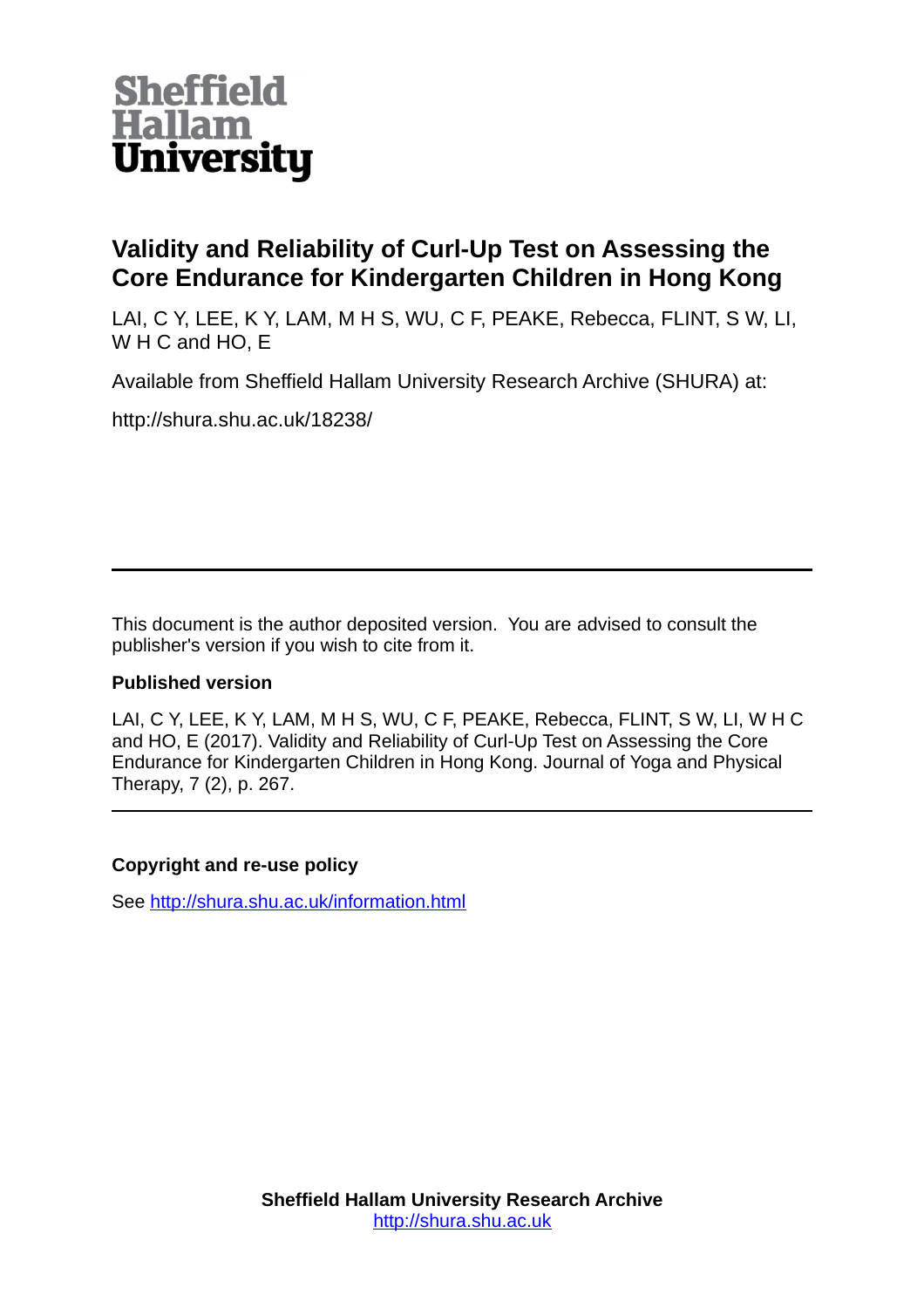

Research Article Open Access Research Article OMICS International

# Validity and Reliability of Curl-Up Test on Assessing the Core Endurance for Kindergarten Children in Hong Kong

Lai CY<sup>1</sup>\*, Lee KY<sup>1</sup>, Lam MHS<sup>2</sup>, Wu CF<sup>2</sup>, Peake R<sup>2</sup>, Flint SW<sup>3</sup>, Li WHC<sup>4</sup> and Ho E<sup>4</sup>

*1 Vocational Training Council, Hong Kong*

*2 Academy of Sport and Physical Activity, Sheffield Hallam University, UK 3 Leeds Beckett University, West Yorkshire, UK*

*4 School of Nursing, the University of Hong Kong, Hong Kong*

# **Abstract**

**Objective**: The purpose of this study was to examine the test-retest reliability and the criterion validity of a curlup test (CUT) as a measure of core stability, core endurance and dynamic stability in kindergarten children. CUT performance was also compared to half hold lying test (HHLT) and walking time on course (WTC) among without obstacle, with low obstacle and high obstacle measures of core stability, core endurance and dynamic stability.

**Methods**: To estimate reliability, 33 males and 27 female kindergarten children (M aged=4.5 years old) performed the CUT on 2 different days. In the validity phase of the study, scores of all participants were obtained on three field test measures of core stability, core endurance and dynamic stability (CUT, HHLT and WTC).

**Results**: Results indicate that the MCU test has no significant correlation on intra-class test-retest reliability (R=0.13, p>0.01). The criterion validity of the CUT for kindergarten children has is comparable to that of the HHLT(r=0.98, p<0.01) and WTC without obstacle(r=0.96, p<0.01), with low obstacle (r=0.96, p<0.01) and with high obstacle (r=0.98, p<0.01). Result indicates that the CUT test cannot produces reasonably accurate and stable measures of core stability, core endurance and dynamic stability.

**Conclusion**: These preliminary findings provide evidences into the CUT test cannot produces reasonably accurate and stable measures of core stability, core endurance and dynamic stability for kindergarten children.

**Keywords:** Curl-up test; Core stability; Core endurance; Dynamic stability; Kindergarten children

# **Introduction**

The benefits of physical activity and sport are extensively examined in the literature [1-13], whilst fundamental movement skills are important determinants of physical activity. In an attempt to improve infants' health, development of fundamental skills has been examined. The infant's development of postural responses of her body is following a cephalocaudal progression starting from the head control and then the moving distally to the trunk, arms as well as finally the legs. It has also shown that the postural response organization in the 4 to 6 years old children's synergies were more variable and longer in latency than in the 15-month- to 3-year-old children, the 7 to 10 years old children, even the adults [14]. The development of posture was influenced by the interaction of many variables which included muscle control, anthropometrics, sensory functioning and the environment [15]. In terms of the general sequence of development for newborn babies, their trunk extensor strength was gained and become balanced with flexor strength so that these gains in force were beneficial to develop the sitting and standing skill for them [16]. The process of developing and refining fundamental movement ability was involved for the preschool children aged 4-6 years old [17].

The fundamental movement phase which represents a time for young children exploring the movement actively started at two to seven years old [18]. For learning the fundamental movement skills (FMS), these composed loco motor skills which involved moving body through space (e.g. running, jumping, skipping, hopping and sliding) and object control skills which involved manipulating and projecting objects (e.g. throwing, catching, dribbling, kicking and striking balls) [19].

Achieving the well-developed FMS was the important factor in developing children's physical activity habits in the critical period of preschool years (aged from 3 to 5 years old) [20]. In this period, it was

rapid growth for children's brain and neuromuscular maturation [21] which were important for acquiring the motor skill so that the higher levels of physical activity and motor skill levels could be increased in future sport participation and self- efficacy [22]. On the other hand, the muscular control of trunk was the primary importance in the development of advanced locomotor skill [23]. The stability of spine would be also contributed to strength, endurance and neuromuscular of core musculature significantly [24]. To move forward with the defining the relationship between the core endurance and fundamental movement skills, the different views in the body of literature should be recognized. For the recent study, it has motioned that the some level of general mobility and overall function were related to core musculatures [25-27]. The primacy of truck control was underlain nearly all function which involved head control, eye-hand coordination, reach and hand function and respiratory support [28]. The CUT was a measure of abdominal strength endurance which was the significant components required for performing a curl-up [23,29].

# **Materials and Methods**

# **Participants**

Sixty kindergarten children in good health (33 boys and 27 girls, M

**\*Corresponding author:** Lai CY, Vocational Training Council, Hong Kong, Tel: 85297140909; E-mail: cherrielai@vtc.edu.hk

**Received** April 26, 2017; **Accepted** June 15, 2017; **Published** June 22, 2017

**Citation:** Lai CY, Lee KY, Lam MHS, Wu CF, Peake R, et al. (2017) Validity and Reliability of Curl-Up Test on Assessing the Core Endurance for Kindergarten Children in Hong Kong. J Yoga Phys Ther 7: 267. doi: 10.4172/2157-7595.1000267

**Copyright:** © 2017 Lai CY, et al. This is an open-access article distributed under the terms of the Creative Commons Attribution License, which permits unrestricted use, distribution, and reproduction in any medium, provided the original author and source are credited.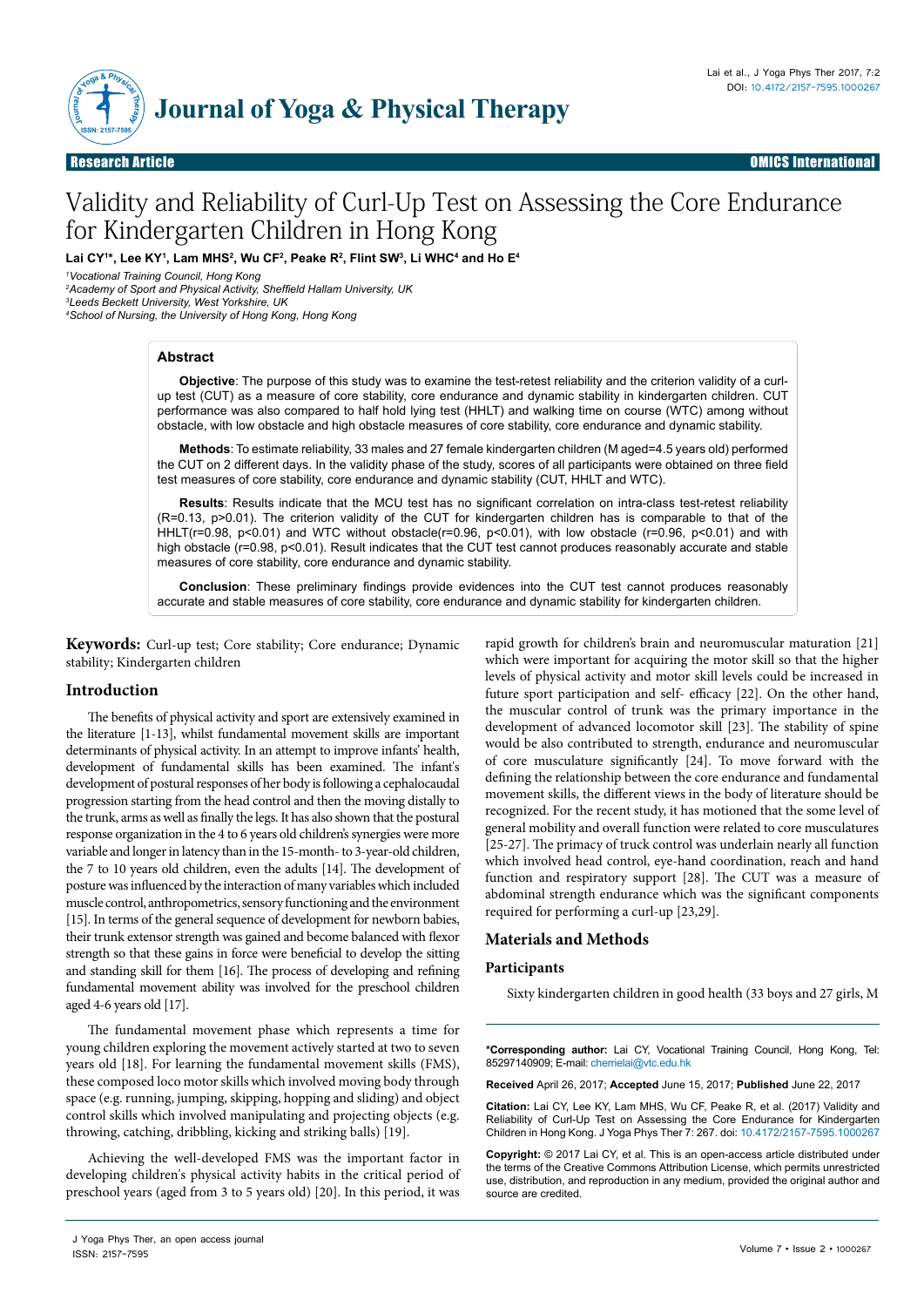age=4.5 years) were recruited from a local kindergarten to participate in the reliability and validity phrase of the study. The criteria for exclusion in the study were that the participants had a parents reported in regarding history of medical, neurological, orthopedic (including wore any type of orthotic device), balance or visual disorders or had ever been treated for neck pain/injury and any history of back pain/ injury within the past 6 weeks.

#### **Procedures**

The field test was operated with the following sequence: curl-up test, star excursion balance test and half hold lying test. The whole participants were arranged to watch the films or read the story books in the classroom for waiting the field test. Five participants were formed a group and asked to perform one test movement in each time and one instructor was responsible to one participant. The assessment with an accurate demonstration and verbal description of the movement were provided by the instructors. Then, the practice trials were also provided for assuring the participants understands what to do. Moreover, the additional demonstration was performed when the participants did not appear to understand the test. After performing the curl-up test, the participants were asked to go back to classroom and rest. The other group was asked to perform a test by the instructors when the one group was resting so that the groups were rotated after each test.

#### **Curl up test**

The participants lied in a supine position on the yoga mat and the knees were fixed to approximately 140 degree in which the examiner would measure the degree with a goniometer and the legs slightly apart as well as the feet was flat on the yoga mat. For using the goniometer, the midpoint of goniometer was aligned with the lateral side of knee joint; the arms of goniometer was aligned with longitudinal axis of thigh and the lateral malleolus of ankle [30]. Besides, the participant's arms were straight and parallel to the lateral side of trunk with palms of hands resting on the mat. The participant's fingers were stretched out and the head was in contact with the yoga mat. In addition, their feet were extended as far as possible from the hip while keeping the feet to remain flat on the yoga mat. The 3 inch measuring strip was placed on the yoga mat under the participant's leg so that their fingertips were just resting on the nearest edge of the measuring strip. Moreover, a piece of paper was placed under the participant's head and the paper would assist the examiners in determining whether the participant's head touched down on the yoga mat each repetition.

#### **Half hold lying test**

The participants lied in supine position on the yoga mat and supine with the arms extended anterior to the trunk. The participant's knees were flexed to 90° in which the examiner would measure it with a goniometer. For using the goniometer, the midpoint of goniometer was aligned with the lateral side of knee joint; the arms of goniometer were aligned with longitudinal axis of thigh and the lateral malleolus of ankle [30]. Besides, both feet were flat on the yoga mat and secured by a strap across the dorsa of the feet. Then, the participants raised their head slowly, followed by shoulders and upper chest until the examiners said 'Hold it' when their scapulae was totally off the yoga mat. Walking time on course tests involved without obstacle, with a low obstacle and with high obstacle.

The soft block acting as the obstacles (depth, 11.5 cm and width, 23.5 cm) with difference heights (5 cm and 10 cm) were set at the halfway point of a mat (10 cm width and 200 cm length). Besides, the starting line and turning line (length, 10 cm and width, 10 cm) were marked separately in the two extremities of the mat. The participants were asked to walk within the mat under three conditions involved without obstacle, low obstacle and high obstacle. The time was measured from when the participant crossed the starting line and then reached the turning line until returning to the starting point again. The participants were instructed that they should change the direction quickly after reaching the turning line and return to the starting line as well as walking as fast as possible during the walking test. The participants were performed the test again if they fell or touch the obstacle by their foot while walking.

#### **Monitoring**

To find out the validity and reliability of muscular endurance in abdominal of the participants, the curl-up test with knees flexed and feet unanchored [31,32] was adopted. The field test was operated with the following sequence: curl-up test, walking time on course test and half hold lying test. All participants were arranged to watch the films or read the story books in the classroom for waiting the field test. After performing the curl-up test, the participants were asked to go back to classroom and rest. The other group was asked to perform a test by the instructors when the one group was resting so that the groups were rotated after each test.

#### **Statistical analysis**

Test-retest reliability was estimated by calculating the intra-class coefficient(R). Pearson correlation analysis was used to determine the relationship between CUT, HHLT and WTC. Descriptive statistics including mean and standard errors of outcomes were reported.

# **Results**

Descriptive statistics of participants in the reliability phase of the study are present in Table 1. Test-retest intra-class R value is presented in Table 2. No significant positive correlation were found between trial one and trial two of curl-up test (R=0.13, p>0.01).

Assessing the predictive validity of curl-up test by reviewing it's the relationship with half hold lying test and walking time on course test. The curl-up test showed a moderate significant positive correlation with half hold lying test in trail one ( $r=0.449$ ,  $N=60$ ,  $p<0.01$ ). Besides, the strong to moderate significant negative correlation were found in the curl-up test by the walking time on course test without obstacle (r=- 0.618, N=60, p<0.01), with low obstacle (r=-0.517, N=60, p<0.01) and with high obstacle ( $r = -0.558$ ,  $N = 60$ ,  $p < 0.01$ ) in the trail one. The Tables 1 and 2 showed the correlation of the curl-up tests between half hold lying test and walking time on course test in trial one respectively. For the trial two of predictive validity, the curl-up test was weak significant positive correlation with half hold test (r=0.347, N=60, p<0.01).

| $(n=60)$               | м    | SD   | Minimum | Maximum |
|------------------------|------|------|---------|---------|
| Age (years)            | 4.46 | 0.77 |         | b       |
| <b>Exercise habits</b> | 1.57 | 0.50 |         | ີ       |
| Interest in sport      | 3.37 | 1.13 |         | b       |

Note: Exercise habits (Self-reported on how many times exercise per week) Interest in sport (Scores ranged from 1 to 5; 5 being highly interested) **Table 1:** Descriptive results of age, exercise habits and interest in sport of all the

|                  | <b>Test and retest</b> |  |
|------------------|------------------------|--|
| Total ( $n=60$ ) | 0.13                   |  |

**Table 2:** Test-retest intra-class reliability estimates and 99% confidence intervals for the curl-up test reliability study.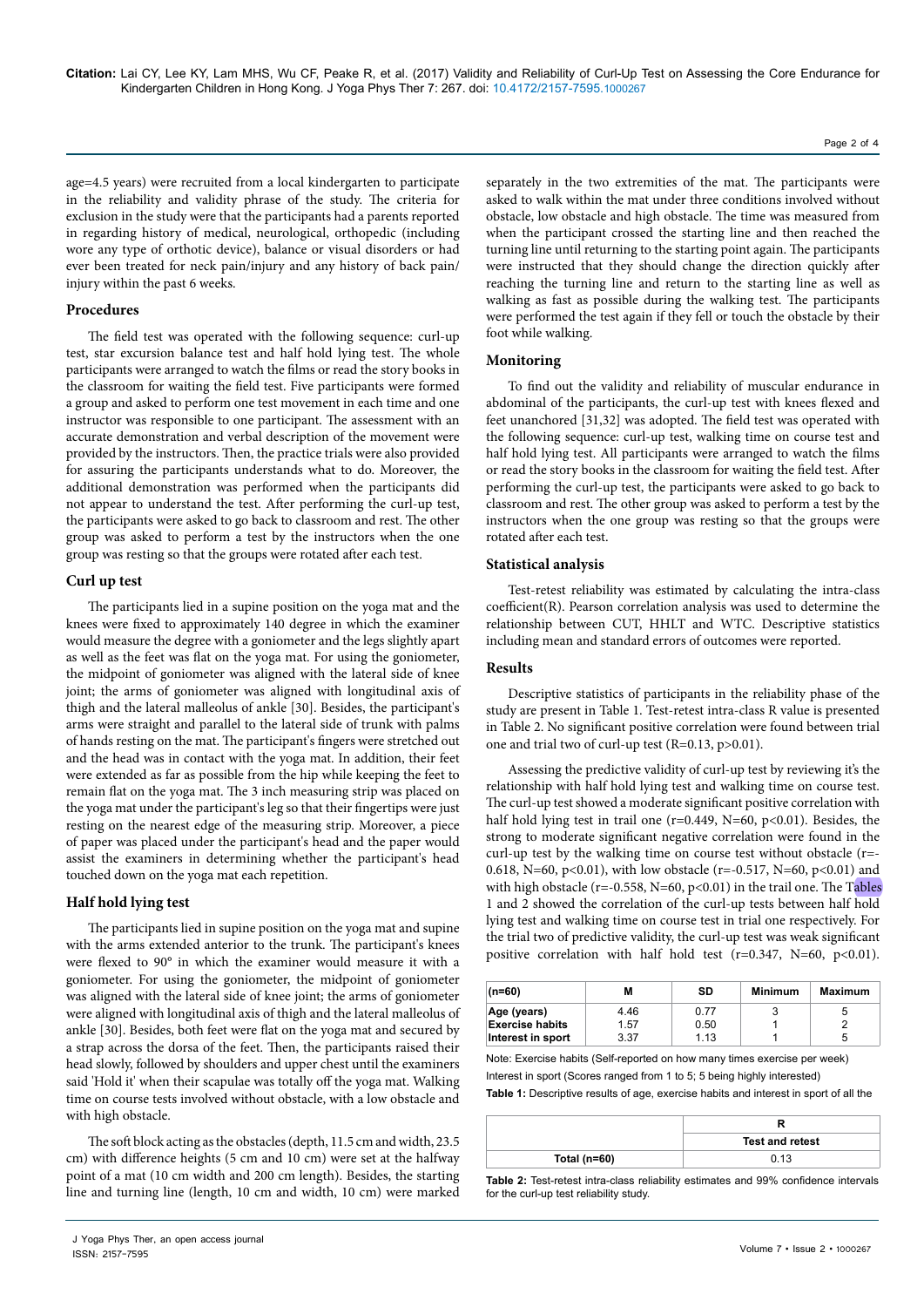Page 3 of 4

Besides, there was no significant negative correlation between curl-up test and walking time on course test without obstacle (r=-0.209, N=60,  $p>0.01$ ), with low obstacle (r= -0.261, N=60,  $p>0.01$ ) and high obstacle ( $r=-0.287$ , N=60,  $p>0.01$ ). The Tables 1 and 2 showed the correlation of the curl-up tests between half hold lying test and walking time on course test in trail two, respectively.

A partial correlation among curl-up test, half hold lying test and walking time on course test in trail one and trail two were conducted by controlling for age, gender, exercise habits and interest in sport. The partial correlation between curl-up test and half hold lying test was no significant in the trial one  $(r=0.121, p>0.01)$  but significant in trial two ( $r=0.347$ ,  $p<0.01$ ). The partial correlation between curl-up test and walking time on course without obstacle was significant (r=- 0.563,  $p<0.01$ ) but no significant in trial two ( $r=-0.038$ ,  $p>0.01$ ). The partial correlation between curl-up test and walking time on course with low obstacle was significant in trail one (r=-0.342, p=0.01) but no significant in trail two  $(r=-0.201, p>0.01)$  while the partial correlation between curl-up test and walking time on course test with high obstacle in trial one was significant ( $r=-0.534$ ,  $p<0.01$ ) but no significant in trial two (r=-0.287, p>0.01).

#### **Discussion**

The purpose of this study was to examine the validity and reliability of curl-up test by assessing the correlation among curl-up test, half hold lying test and walking time on course test.

A possible explanation is on curl-up test result which is in terms of the lack of enough resting times for participants performing the trial one and trial two of three tests. The only 1 h of resting time were provided for the participants among the tests so that the fatigue of core musculatures was not recovered. They would also feel painful due to the localized muscle fatigue probably. This discomfort was particularly evident affecting the results of the three tests. Therefore, the young participants might have poor performance because of the anticipation of pain when performing the retest.

The variables which involved motivation, muscle substitution and test administration were strongly associated with the scores of curlup test so the motivation of participants in this study was the other possible factor in affecting the correlation of three tests [33]. The kindergarten children were no idea or any cognition of those tests during the process of performance, although the verbal instruction was provided for participants before the test. In addition, those tests were repeated movement exercise so the participants showed no interest in trail two tests. Many K3 children aged 5 years old quickly lost the interest in the retest and need to be persuaded to continue their testing. The sticker would be given to the children by the examiners when they were the highest scores on each test. They were also difficult to pay attention and focus for performing the curl-up test and half hold lying test in both trails since that they would be disturbed and look around the near participants. Thus, the test results might have the difference if the children were tested without the other participants in the room and without a reward.

There were also the potential factors causing the error during the curl-up test for kindergarten children such as administering the measurement. The measuring strip would be moved easily when the participants lying down on the mat each time and they would catch the measuring strip when curling up with moving the hand forward so that the range of curl-up would be affected. The participants caught their knee in holding the upper body sometimes when they performing the half hold lying time so it would assist them holding longer time in this test and the results were influenced. A study was also mentioned that the stable body position on the mat was unable maintained for some college-age student due to the rapid body movement of them. Although the participants performed the curl-up test with the slow rhythm, the criterion position of the fingers on measuring strip would influence the results.

Reviewing of the settings of curl-up test, it was modified from 1 minute to 30 seconds since the difficulty of curl-up test would be simplified as a field test for kindergarten children. However, it was low coefficient with half hold lying test. It might be influenced by the two different types of muscular concentration in curl-up test and half hold lying test. The core muscles were attributed by concentric concentration in performing the curl-up test but in the half hold lying test was isometric concentration. The 1 min speed test was low correlation and a weak relationship with the isokinetic measures of abdominal strength [34]. The other study has mentioned that the reach criterion in curl-up test would have depended on shoulder girdle flexibility and the upper spine flexibility [35].

The strength of this study pertains to some objective measures used to increase the objectivity [36-38]. However, some in-depth statistical analyses [39,40] were not adopted due to the nature of data collected in this study. This may affect the validity of findings [41,42]. The total exercise of children which may affect the motor symptoms was not evaluated. In addition, the impact of gender was also not evaluated in this study.

# **Conclusion**

These preliminary findings provide evidences into the CUT test cannot produces reasonably accurate and stable measures of core stability, core endurance and dynamic stability for kindergarten children. Further is done research to develop a reliable measurement for assessing the core endurance for kindergarten children in Hong Kong.

#### **References**

- 1. [Lee KY, Lee PH, Macfarlane D \(2014\) Associations between moderate-to](http://www.mdpi.com/1660-4601/11/12/12594/pdf)[vigorous physical activity and neighbourhood recreational facilities: The](http://www.mdpi.com/1660-4601/11/12/12594/pdf)  [features of the facilities matter. Int J Environ Res Public Health 11: 12594-](http://www.mdpi.com/1660-4601/11/12/12594/pdf) [12610.](http://www.mdpi.com/1660-4601/11/12/12594/pdf)
- 2. [Lam MHS, Cheung SY, Chow BC \(2011a\) The effects of Tai-Chi-Soft-Ball](http://dx.doi.org/10.4100/jhse.2011.63.08)  [training on physical functional health of Chinese older adult. J Hum Sport Exerc](http://dx.doi.org/10.4100/jhse.2011.63.08)  [6: 540-553.](http://dx.doi.org/10.4100/jhse.2011.63.08)
- 3. [Fung L, Lam MHS \(2012\) Effectiveness of a progressive stepping program on](https://doi.org/10.1016/j.jesf.2012.04.002)  [lower limb function in community dwelling older adults. J Exerc Sci Fit 10: 8-11.](https://doi.org/10.1016/j.jesf.2012.04.002)
- 4. [Lee KY, Lam MHS, Lam NKT, Sin HMY, Louis LHT \(2014\) Wrestling and Health.](https://www.researchgate.net/publication/268929991_Wrestling_and_Health)  In S. FONG (Ed.), Martial Arts for Health: Translating Research into Practice. [CA, USA: OMICS Group Incorporation,](https://www.researchgate.net/publication/268929991_Wrestling_and_Health) pp. 38-41.
- 5. [Lam MHS \(2016\) Exercise game exhilarates the elderly: A challenge to](http://dx.doi.org/10.4172/2324-9080.1000e109)  [traditional training. J Athl Enhanc 5: 1.](http://dx.doi.org/10.4172/2324-9080.1000e109)
- 6. [Li Ej, Lam MHS, Louie LHT, Li SSS \(2012\) An Analysis on History and Cultural](https://www.researchgate.net/publication/315893478_An_Analysis_on_History_and_Cultural_Background_of_Chinese_Tai_Chi_Soft_Ball)  [Background of Chinese Tai Chi Soft Ball. Asian J Phys Educ Recreat 18: 27-30.](https://www.researchgate.net/publication/315893478_An_Analysis_on_History_and_Cultural_Background_of_Chinese_Tai_Chi_Soft_Ball)
- 7. Lam MHS, Cheung SY, Chow BC (2011b) Effects of Tai Chi soft ball training on health-related quality of life of older adults with functional limitations. Asian J Gerontol Geriatr 6: 65-71.
- 8. [Lau PW, Lam MHS, Leung BW \(2010\) National Identity and the Beijing](https://doi.org/10.1016/j.sbspro.2010.05.019)  [Olympics: School Children's Responses in Mainland China, Taiwan and Hong](https://doi.org/10.1016/j.sbspro.2010.05.019)  [Kong. Proc Soc Behav Sci 2: 6729-6738.](https://doi.org/10.1016/j.sbspro.2010.05.019)
- 9. [Lam MHS, Kok EYL, Louie HTL, Lee KY \(2014\) External Chinese martial arts](https://www.esciencecentral.org/ebooks/martial-arts-for-health/pdf/external-style.pdf)  [and health. In S. FONG \(Ed.\), Martial Arts for Health: Translating Research into](https://www.esciencecentral.org/ebooks/martial-arts-for-health/pdf/external-style.pdf)  [Practice. CA, USA: OMICS Group Incorporation, pp. 16-21.](https://www.esciencecentral.org/ebooks/martial-arts-for-health/pdf/external-style.pdf)